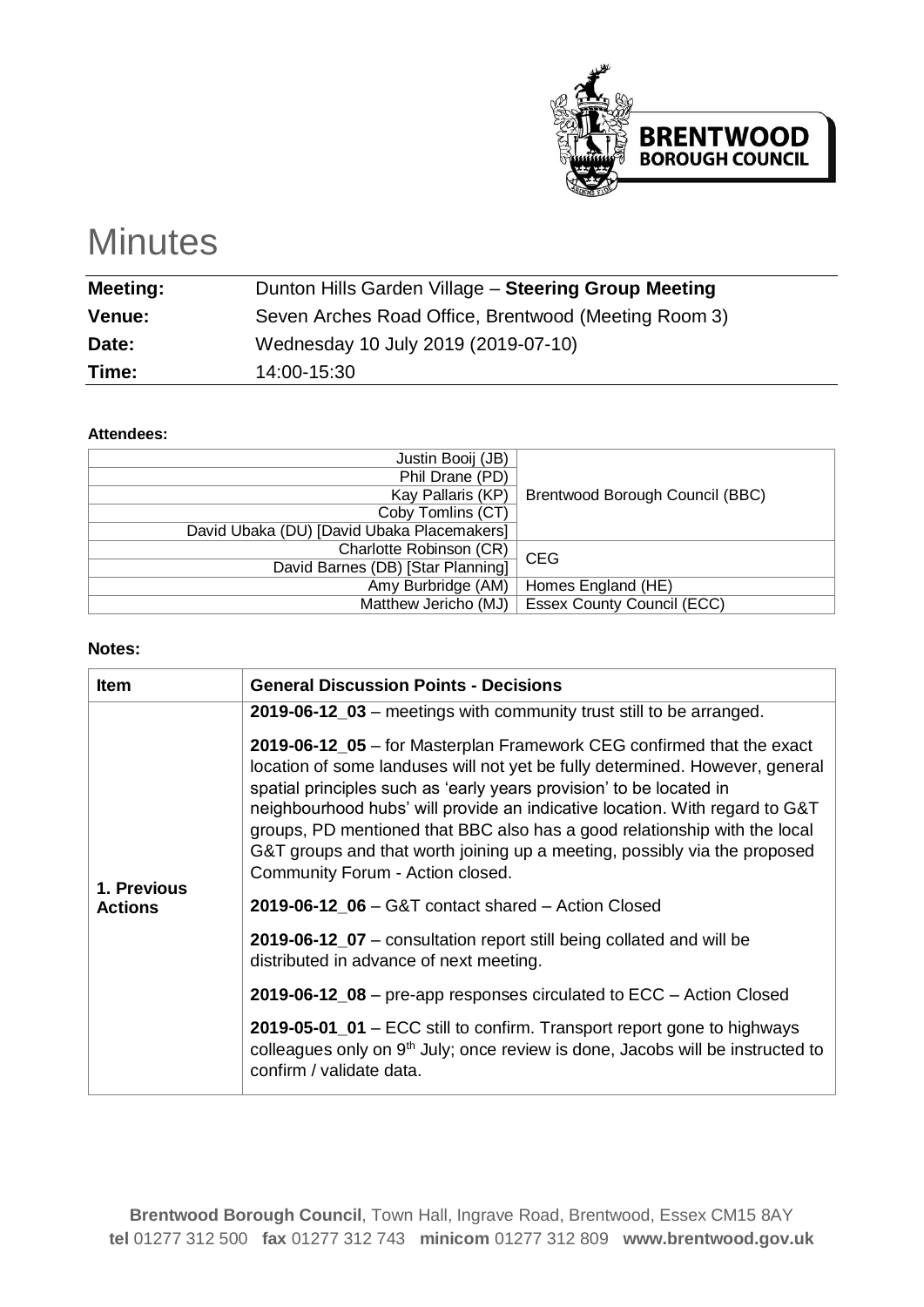| 2019-05-01_06 – noted that a document has been issued with the DRP<br>material, addressing DSE's comments from the first site review. However, it<br>does not deal with the broader stakeholder / BBC comments raised to date;<br>action remains open for now. To be produced in time.<br>2019-05-01_07 - CEG have now issued counter comments to BBC's<br>comments. A new action raised, see comments below - Action Closed.<br>2019-05-01_09 – Report not yet completed; however, new action to issue a<br>summary in the meantime and to follow-up with a workshop - see transport<br>updates below. Action remains open for now and due date changed to end<br>2019-05-01_10 – CR has made initial contact with the school but no reply.<br>Will continue to chase - Action remains open for now.<br>2.1 CEG Masterplanning Update Since First Design Review Panel                                                       |
|------------------------------------------------------------------------------------------------------------------------------------------------------------------------------------------------------------------------------------------------------------------------------------------------------------------------------------------------------------------------------------------------------------------------------------------------------------------------------------------------------------------------------------------------------------------------------------------------------------------------------------------------------------------------------------------------------------------------------------------------------------------------------------------------------------------------------------------------------------------------------------------------------------------------------|
|                                                                                                                                                                                                                                                                                                                                                                                                                                                                                                                                                                                                                                                                                                                                                                                                                                                                                                                              |
|                                                                                                                                                                                                                                                                                                                                                                                                                                                                                                                                                                                                                                                                                                                                                                                                                                                                                                                              |
|                                                                                                                                                                                                                                                                                                                                                                                                                                                                                                                                                                                                                                                                                                                                                                                                                                                                                                                              |
|                                                                                                                                                                                                                                                                                                                                                                                                                                                                                                                                                                                                                                                                                                                                                                                                                                                                                                                              |
| a) CEG confirmed that the presentation pack now completed and due<br>to be issued today (10 July) to Design South East. The pack will<br>contain more slides than will be presented, but gives a broader<br>background of info and addresses previous comments. It is hoped<br>that after the second DRP on 17 July, the Masterplan Framework will<br>largely be fixed, with only smaller iterations expected thereafter.<br>b) Agreed that the full slides will also be issued to HE and ECC.<br>a) Ecology survey (to form update to previous survey) still ongoing.<br>Timing of last survey is end of Sept/Oct 2019 to tie in with bat<br>season; to date very minor differences have been noted since last<br>b) Traffic counts now completed and fed into the paramics model.<br><b>Contamination survey</b> has not noted anything significant and<br>largely noted to be under proposed green space with appropriate |
| a) DU gave a summary of progress on the various interdependent tasks<br>b) DU confirmed that the updated Transport Assessment (TA) report<br>has now been issued by PBA for review by ECC and Highways<br>c) DU explained that the Southern Brentwood Growth Corridor work to                                                                                                                                                                                                                                                                                                                                                                                                                                                                                                                                                                                                                                                |
|                                                                                                                                                                                                                                                                                                                                                                                                                                                                                                                                                                                                                                                                                                                                                                                                                                                                                                                              |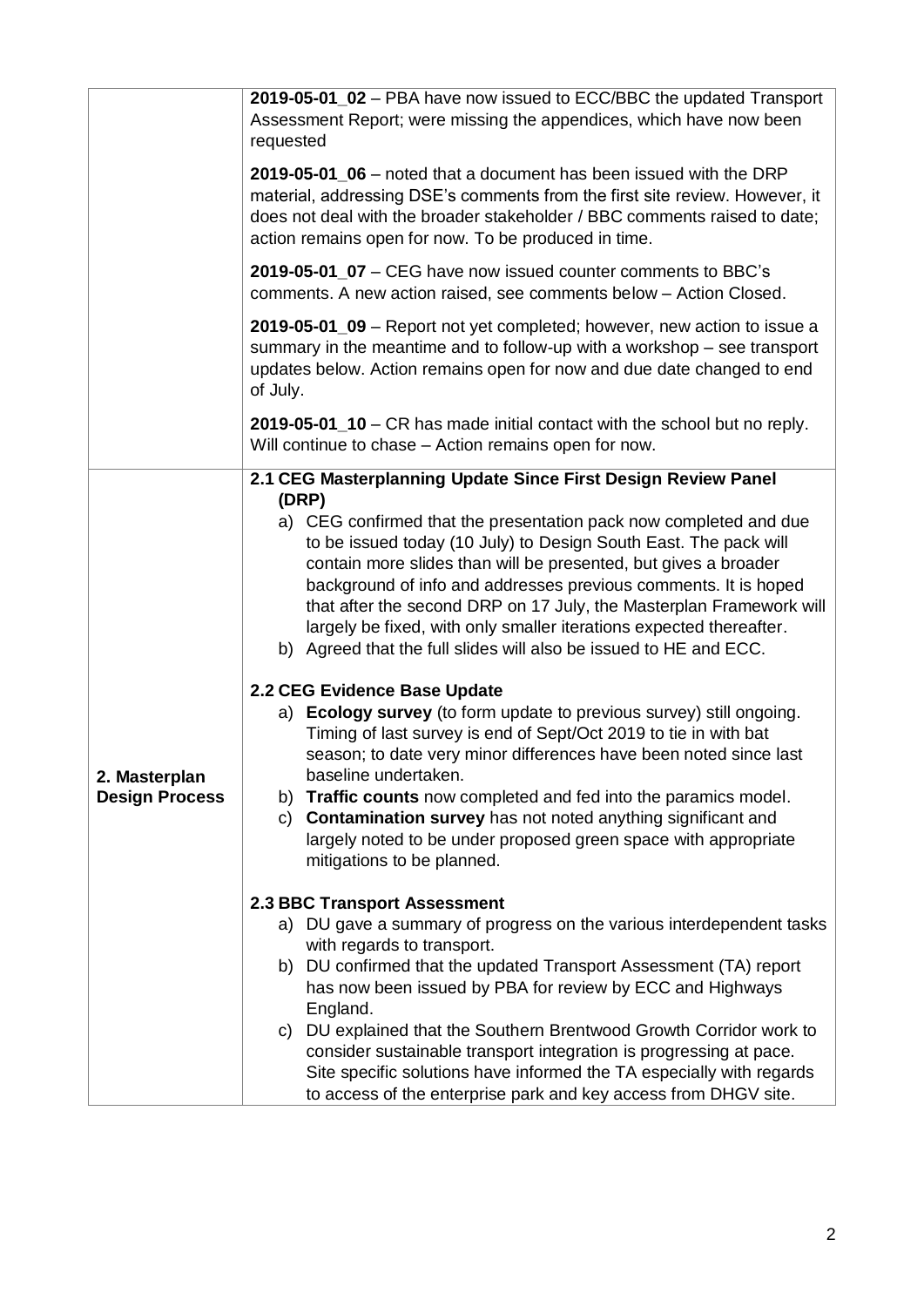|             |    | d) C2C Rail follow up meetings will begin to consider the wider              |
|-------------|----|------------------------------------------------------------------------------|
|             |    | necessary works for a sustainable transport hub at West Horndon              |
|             |    | (dates set on 12 August and 11 September).                                   |
|             |    |                                                                              |
|             |    | e) Some pushback from ECC highways authority on the proposed                 |
|             |    | vision and solutions being put forward. DU stated that a less rigid          |
|             |    | view should be taken to consider new models of sustainable                   |
|             |    | vehicular movements, such as the need to change the nature of the            |
|             |    | A127/128.                                                                    |
|             | f) | AB (HE) suggested it will be useful to decouple the design solution          |
|             |    | from the end state that is being proposed by the vision. And MJ              |
|             |    | (ECC) stated that there is a need to provide the evidence to justify a       |
|             |    | new way of thinking about the proposed solution.                             |
|             |    | g) It was agreed that a summary will be issued by the end of July and a      |
|             |    | follow up workshop will be scheduled for early September. The                |
|             |    | summary needs to clearly articulate what is being asked of the               |
|             |    | Highways Authority.                                                          |
|             |    | h) AB (HE) offered to help facilitate in any way, as required, to feed in a  |
|             |    | HE perspective.                                                              |
|             | i) | It was additionally noted that there is also another inter-dependent         |
|             |    | strand of work led by ECC regarding the A127 Economic Growth                 |
|             |    | Corridor Task Force. BBC to attend the A127 options workshop on              |
|             |    | the 11 July, bringing back to the project team any relevant                  |
|             |    | interlinkages.                                                               |
|             |    |                                                                              |
|             |    | 2.4 Next Steps (beyond outline planning application) - developing            |
|             |    | detailed design and corresponding Design Guidance and/or Codes               |
|             |    | a) PD explained that a committee paper is being presented to the             |
|             |    | Council's Policy, Resources and Economic Development Committee,              |
|             |    | to approve a revised Local Development Scheme (LDS); still aiming            |
|             |    | to submit Local Plan by the end of July.                                     |
|             |    | b) The committee paper also sets out the need for BBC to address the         |
|             |    | need for more detailed design guidance work to be undertaken,                |
|             |    | following on from the broader Masterplan Framework conceptual                |
|             |    | outline. This is intended to form statutory guidance to assure the           |
|             |    | delivery of a quality, distinct garden village into the future. BBC will     |
|             |    | lead on taking this forward, in partnership with CEG. The mechanism          |
|             |    | for undertaking this piece of work is still to be determined.                |
|             |    | c) AB suggested looking at the Trumpington Meadows, Cambridge                |
|             |    | Design Codes; Need to ensure that any guidelines / codes are given           |
|             |    | a priority rating (mandatory or optional) otherwise they are harder to       |
|             |    | enforce. AB also suggested that a 'specification manual' might be a          |
|             |    | better approach to aid implementation, particularly of the street            |
|             |    | design elements, which will need to be done in partnership with the          |
|             |    | highways authority.                                                          |
|             |    | 3.1 General feedback on Master Developer Terms of Reference (ToR)            |
| 3. Delivery |    | and next steps required to finalise<br>a) It was agreed that all parties to: |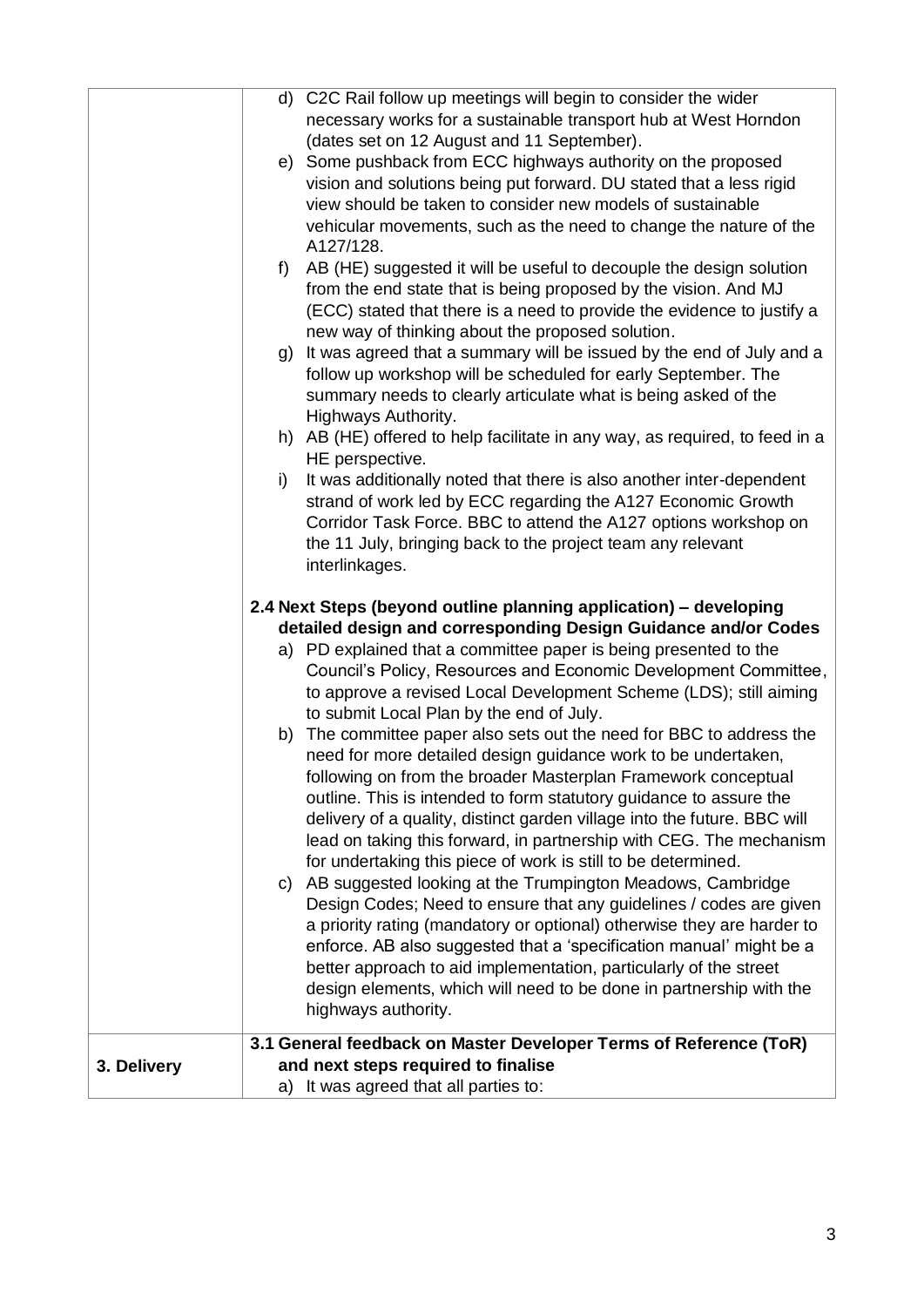|                                           | i.<br>review the CEG and BBC drafts and issue comments in the<br>meantime;<br>ii.<br>think about their own role on the delivery of DHGV and issue                                                                                                                                                                                                                                                                                                                                                                                                                                                                                                                                                                                                                                                                                                                                             |  |  |  |  |
|-------------------------------------------|-----------------------------------------------------------------------------------------------------------------------------------------------------------------------------------------------------------------------------------------------------------------------------------------------------------------------------------------------------------------------------------------------------------------------------------------------------------------------------------------------------------------------------------------------------------------------------------------------------------------------------------------------------------------------------------------------------------------------------------------------------------------------------------------------------------------------------------------------------------------------------------------------|--|--|--|--|
|                                           | a draft ToR to explore options and issue for review in the<br>meantime;<br>iii.<br>and to arrange a dedicated session in early September to<br>brainstorm the different roles and responsibilities with the<br>view of finalising a 'delivery / implementation charter' among<br>the different parties;<br>ToR to be mainly about the delivery responsibilities, although<br>iv.<br>some responsibilities may fall into the ongoing stewardship<br>aspects; and<br>West Horndon Parish Council to be invited to do the same.<br>v.                                                                                                                                                                                                                                                                                                                                                            |  |  |  |  |
|                                           | 3.2 Introduce BBC TOR<br>a) See actions above (item 3.1).                                                                                                                                                                                                                                                                                                                                                                                                                                                                                                                                                                                                                                                                                                                                                                                                                                     |  |  |  |  |
| 4. General<br>Programme<br><b>Updates</b> | 3.3 CEG - Update on landowner discussions<br>a) Discussions with other landowners are progressing.<br>b) Mr Smith (Timmermans) has now instructed Savills as planning<br>agent, same agent as Mr Low (Meadow House).<br>c) No further comments on MoU, still waiting feedback from Mr Smith<br>and Crest Nicholson/Bellway.<br>3.4 CEG - Planning and delivery strategy - Review updated draft<br>delivery programme<br>a) All to review and feedback comments if any<br>4.1 BBC - Highlight report review (Updates, Risks, Milestones)<br>a) KP summarised the purpose and contents of the community<br>engagement strategy (circulated).<br>b) All to review and feedback.<br>c) PD explained that BBC will be bidding for further capacity funding<br>from HE now that the window for 2020/21 is open (deadline 26 July).<br>d) JB summarised the (BBC and ECC) pre-app meetings that have |  |  |  |  |
|                                           | been held or are to be held, including: heritage; highways, education,<br>flood/suds, EHO, ecology etc.                                                                                                                                                                                                                                                                                                                                                                                                                                                                                                                                                                                                                                                                                                                                                                                       |  |  |  |  |
| 5. Key Decisions                          | None                                                                                                                                                                                                                                                                                                                                                                                                                                                                                                                                                                                                                                                                                                                                                                                                                                                                                          |  |  |  |  |
| 6. AOB                                    | a) KP summarised the request by NHS Strategic Estates group to deliver a<br>GP surgery sooner rather than later. Agreed to set up a meeting to<br>discuss the requirements and the timelines of delivery.<br>b) PD proposed that the next Project Delivery Board be postponed until<br>September due to the delay in the second DRP and need to report<br>outcomes.<br>c) Proposed to hold the third DRP session on the Wednesday 11<br>September. KP to check panel availability.                                                                                                                                                                                                                                                                                                                                                                                                            |  |  |  |  |
| <b>Next Meeting:</b>                      | <b>Wednesday 7 August 2019</b>                                                                                                                                                                                                                                                                                                                                                                                                                                                                                                                                                                                                                                                                                                                                                                                                                                                                |  |  |  |  |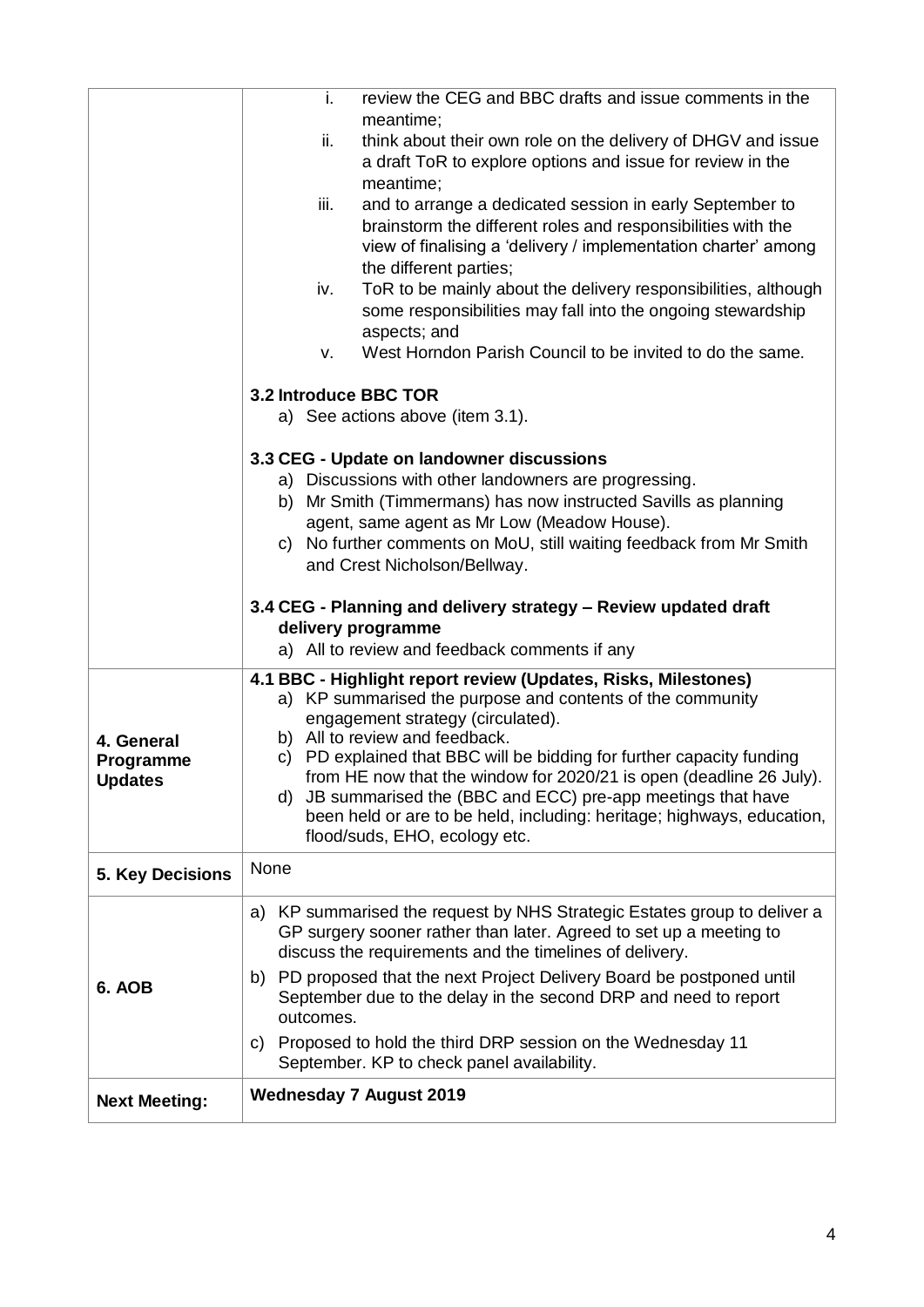### **Action List**

| <b>Reference</b>       | <b>Description</b>                                                                                                                                                                                           | Owner     | Due Date   | <b>Status</b> |
|------------------------|--------------------------------------------------------------------------------------------------------------------------------------------------------------------------------------------------------------|-----------|------------|---------------|
| 2019-07-<br>$10_01$    | Issue a summary report of the Southern<br>Brentwood Growth Corridor work by end of<br>July.                                                                                                                  | <b>DU</b> | 31-07-2019 | Open          |
| 2019-07-<br>10 02      | Arrange a follow-up workshop with regards to<br>the South Growth Corridor work.                                                                                                                              | PD/DU     | 16-09-2019 | Open          |
| $2019 - 07 -$<br>10 03 | All to review the issued ToRs and to attempt<br>documenting a summary ToR of their own<br>organisational responsibilities for DHGV.<br>Both comments and draft ToRs to be issued<br>before the next meeting. | All       | 02-08-2019 | Open          |
| 2019-07-<br>10 04      | Arrange a brainstorm session to map out the<br>ToR for delivery and implementation, with the<br>view to work towards a "delivery charter" in<br>early September. Invitees BBC, ECC, HE,<br>Parish Council.   | <b>CT</b> | 16-09-2019 | Open          |
| 2019-07-<br>10 05      | Review all documents issued and feed back<br>comments:<br><b>Delivery Programme</b><br><b>Engagement Strategy</b><br><b>BBC TOR</b><br><b>CEG Liaison Group TOR</b><br>$\bullet$<br>CEG response to comments | All       | 02-08-2019 | Open          |
| 2019-07-<br>$10_{-05}$ | Arrange a meeting with NHS Strategic<br>Estates group to discuss health facility<br>requirements                                                                                                             | KP/CT     | 02-08-2019 | Open          |

## **Previous Actions Carried Forward**

| <b>Reference</b> | <b>Description</b>                                                                       | Owner     | Due Date         | <b>Status</b> |
|------------------|------------------------------------------------------------------------------------------|-----------|------------------|---------------|
| 2019-05-01 01    | CEG to obtain formal response from<br>ECC to confirm that the data has<br>been validated | DB        | $31 -$ Jul $-19$ | Open          |
| 2019-06-12 03    | Arrange meeting with Community<br>Trusts                                                 | <b>PD</b> | $31 -$ Jul-19    | Open          |
| 2019-05-01 06    | CEG to create a table of the key<br>issues arising from the first DRP                    | DB        | $31 -$ Jul-19    | Open          |